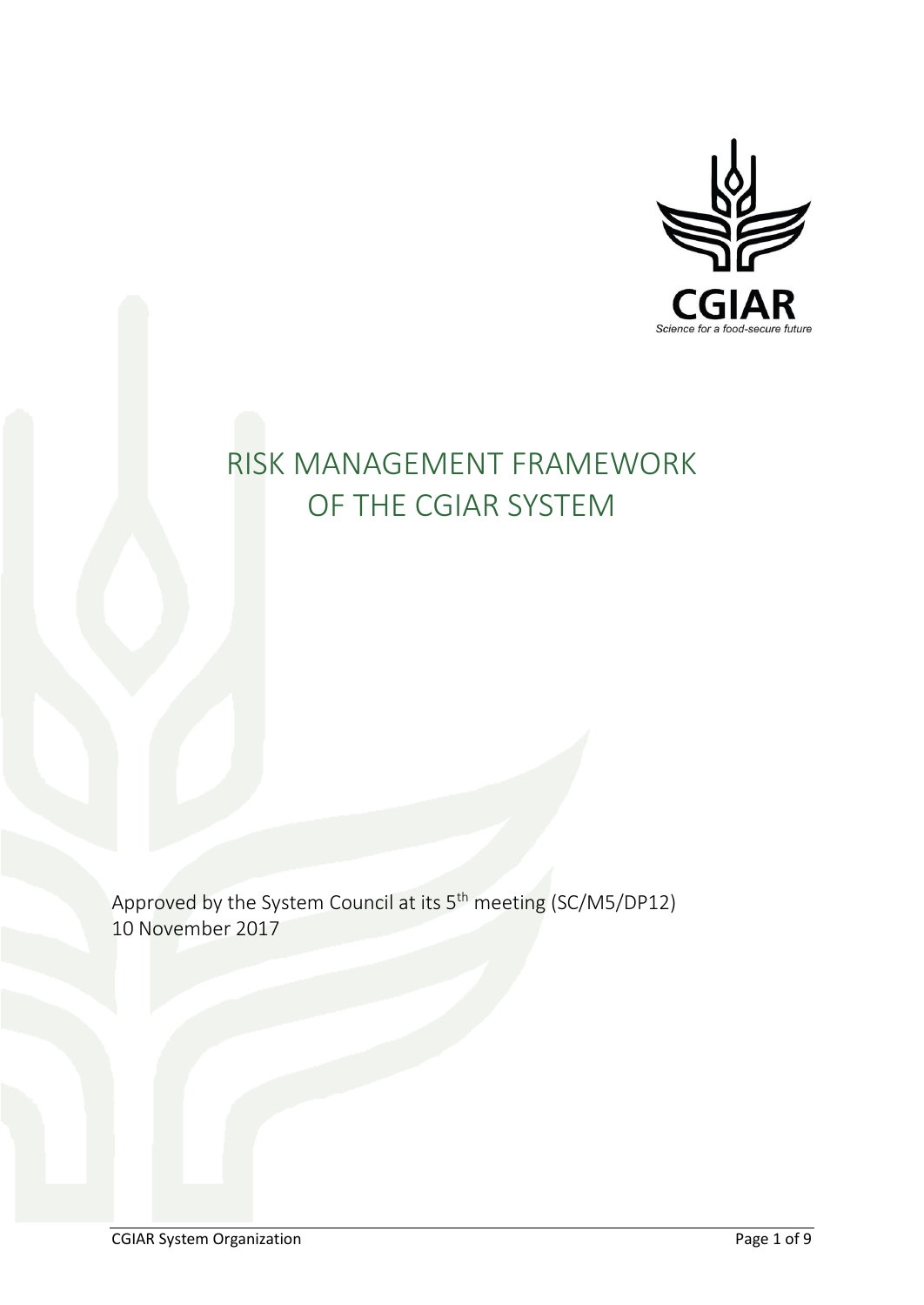## Introduction

- 1. The scope of CGIAR's operations is significant, involving multiple national, regional and international partners and a geographic footprint that extends across the globe including into some of the world's most challenging environments. CGIAR cannot deliver on its mission without collective awareness of the evolving risks faced as opportunities are exploited. CGIAR recognizes that effective risk management is critical to its success and is a key element of good governance.
- 2. The nature of the CGIAR System brings a unique challenge to the identification of a shared vision of CGIAR's risk universe and how an appropriate balance between related opportunities and risks is achieved. The CGIAR System's Risk Management Framework ('RM Framework') is thus developed on the basis that CGIAR operates as an '*extended enterprise',* in which a number of organizations come together in a joint endeavor to achieve outcomes that none of them could have achieved on their own'.<sup>1</sup>
- 3. While each stakeholder within the CGIAR System defines its own internal risk management processes, this RM Framework provides a common set of risk management concepts and principles to guide how risks relevant to CGIAR as a System are overseen and managed.
- 4. In CGIAR's extended enterprise environment, effective risk management provides CGIAR's many stakeholders with adequate assurance that, as a System:
	- a. We embrace strategically relevant opportunities, current and new, in a way that best leverages our capabilities, with awareness of the potential trade-offs involved.
	- b. Where the exploitation of an opportunity nevertheless involves risks that cannot be fully mitigated, we are monitoring and continually evolving our actions to minimize adverse impacts or prevent loss of key assets.

## Overarching risk management principles

- 5. Building on the *Guiding Principles for the Governance of the CGIAR System*,<sup>2</sup> the CGIAR *System Framework<sup>3</sup>* and the *Charter of the CGIAR System Organization<sup>4</sup>* , CGIAR collaborates on risk management across the System according to the following principles:
	- **Responsibility for an entity's own internal risk management rests with its own management:** Risk management must be tailored, embedded across each entity taking human and cultural factors into account, and under the exclusive

**.** 

<sup>1</sup> UK Institute of Risk Management, 'Managing risk in complex 21st century organizations – Executive Summary', 2014

<sup>&</sup>lt;sup>2</sup> Agreed between CGIAR's Funders and Centers in February 2016, and incorporated into the CGIAR System Framework at Article 1, with the intent to guide the development of policies, procedures, guidelines and operations of the CGIAR System.

<sup>3</sup> <http://library.cgiar.org/bitstream/handle/10947/4371/CGIAR%20System%20Framework%20-%20WEB.pdf?sequence=4>

<sup>4</sup> <https://library.cgiar.org/bitstream/handle/10947/4370/Charter%20CGIAR%20Organization.pdf?sequence=4>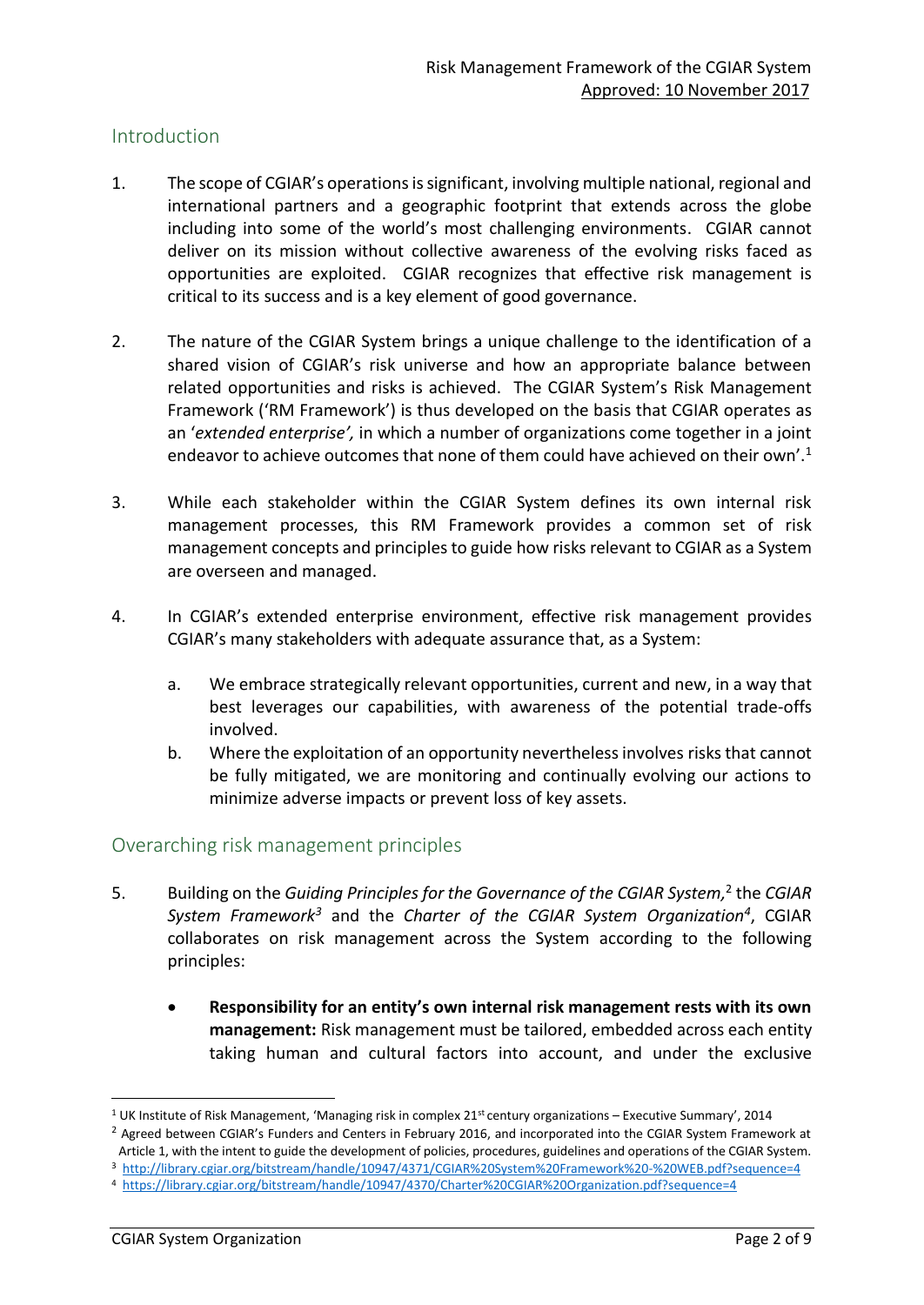responsibility of management, who must ensure that it has capacity to meet expected standards.

• **Risk management is performed closest to the risk to maximize effectiveness**:

In CGIAR's extended enterprise environment it is accepted that a subset of CGIAR's key risks will need to be overseen by multiple stakeholders. Considering the Guiding Principle of Subsidiarity<sup>5</sup>, to the extent appropriate, some System-level risks will be monitored and managed by the System Management Board and/or System Council in addition to the Centers.



- **Effective risk management is dynamic, iterative and responsive to change:**  As an innovation-driven System, CGIAR needs to adopt and implement strategic actions that are the most likely to support the achievement of its System Level Outcomes. We seek to obtain the best and most current balance of available opportunities against the most acceptable level of risks. We are committed to identify and measure key risks on a periodic basis, revisit our formerly agreed appetite forrisk and formulate strategies to address significant risks as they arise.
- **Risk management is transparent and inclusive:** Some risks will require joint management because of the inherent nature of those risks in a multidimensional extended enterprise environment. Management of the respective entities involved will be responsible for exchanging the information needed to ensure that potential consequences of risk management action on the entire System are always considered.
- **Opportunities and risks are considered individually and in their aggregate**: CGIAR recognizes that several types of risks and opportunities may have the potential to influence the delivery of the same objective. Opportunities and potential System risk events will be assessed according to the System's risk appetite, possible response strategies, and which entity or function is most appropriate to take responsibility for that response (the "owner").
- **We ensure appropriately mandated, coordinated and resourced assurance providers**<sup>6</sup> **and promote the delivery of 'combined assurance' across the System to ensure effective monitoring and management of opportunities and risks**:

**.** 

<sup>&</sup>lt;sup>5</sup> As set out in the CGIAR System Framework, Annex A; Paragraph 12

<sup>6</sup> Sources of assurance in a 'combined assurance' model relevant to the CGIAR System include (but are not limited to) Centers' management, internal control and compliance functions, internal audit and evaluation providers; external auditors; funder initiated audits and reviews; the System Organization and its respective bodies; the Internal Audit Function arrangements; and the ISPC, and the IEA.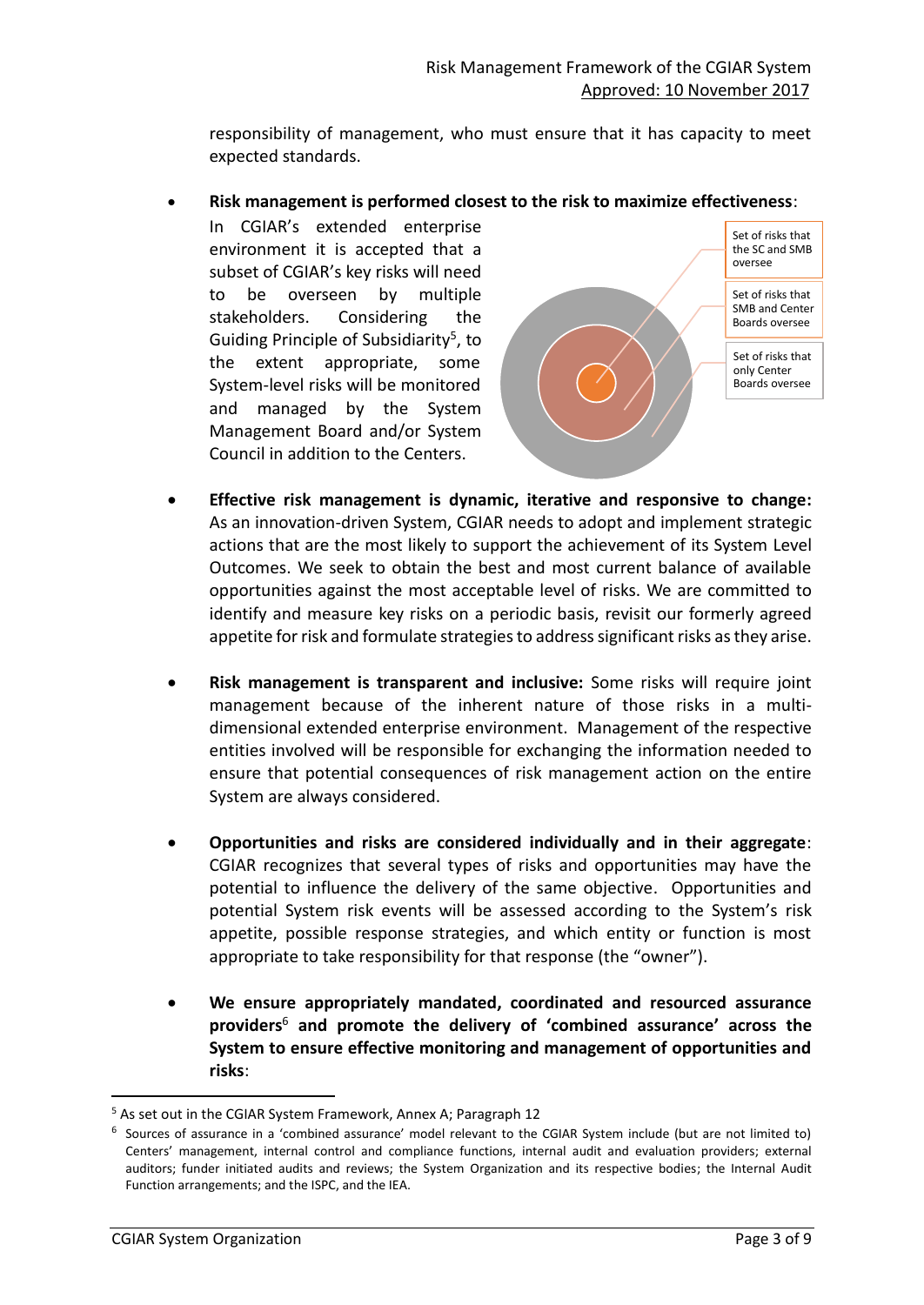To the largest possible extent, duplication between sources of assurance to Center Boards, the System Management Board and the System Council is to be avoided. As relevant, each source of assurance refers to its own professional framework, and seeks to comply with standards endorsed at international level by their respective professional bodies.

- **We share information as needed and take decisions promptly**: As risks are managed by multiple stakeholders across the CGIAR System, we value clear, transparent and timely communications to avoid missing opportunities, or the risk that an existing problem grows. Our aim is to foster a pro-active communications culture across the System, which is underpinned with communications and escalation/de-escalation strategies and plans for incident response by the most appropriate body.
- 6. This RM Framework draws upon risk management approaches and recommended practices under ISO 31000 and COSO's September 2017 revised framework, as adapted to CGIAR's extended enterprise environment.<sup>7</sup>

## Operational objectives, associated families of risk and System-wide risk appetite

7. **Setting strategic System-wide operational objectives to achieve our goals**: To provide an essential link between CGIAR's System Level Outcomes and the actions of the full breadth of CGIAR System stakeholders to deliver against those outcomes, Table 1 below sets out CGIAR's operational objectives in the context of its extended enterprise environment (as may be amended from time to time):

| <b>Delivery</b> | Deliver quality science and other research outputs through<br>effective partnerships, to provide critical improvements for food<br>security, nutrition and resilience to climate change |
|-----------------|-----------------------------------------------------------------------------------------------------------------------------------------------------------------------------------------|
| Relevance       | Establish and maintain CGIAR as a relevant and sustainable tool for<br>agricultural research for development                                                                            |
| Reputation      | Make the association with CGIAR a rational and rewarding decision                                                                                                                       |
| Reliability     | <b>Fulfill formal commitments</b>                                                                                                                                                       |
| Efficiency      | Generate all benefits mentioned above efficiently and provide<br>'value for money'                                                                                                      |

1

 $^7$  (i) The Committee of Sponsoring Organizations of the Treadway Commission (COSO), 6 September 2017 revised risk management framework titled '*ERM Framework: Enterprise Risk Management–Integrating with Strategy and Performance';* and (ii) The 2009 standard of the International Organization for Standardization titled '*ISO 31000 - Risk Management: Principles and Guidelines'*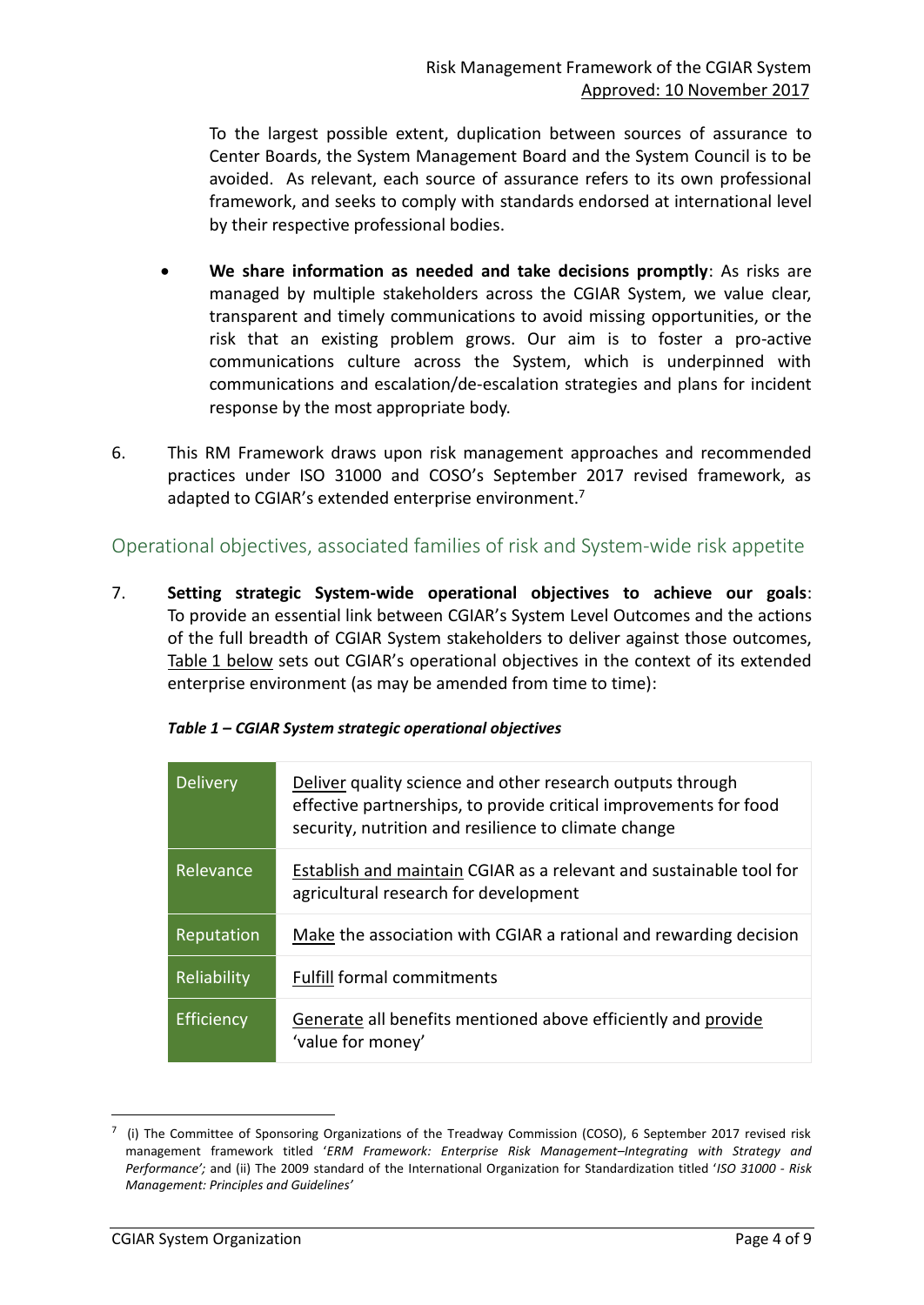## 8. **Associated key risk families and opportunity and risk indicators:**

Table 2 below, as may be amended from time to time, identifies the families of risk that are utilized by CGIAR to provide a mechanism to identify:

- (i) Relevant opportunity and risk indicators for the risk families; and
- (ii) Appropriate assurance processes to provide evidence of reasonable assurance in regard to those risks.

| <b>5 CGIAR STRATEGIC OPERATIONAL OBJECTIVES</b> |           |            |             | <b>CGIAR'S SYSTEM-WIDE FAMILIES OF RISKS</b> |                                                                          |
|-------------------------------------------------|-----------|------------|-------------|----------------------------------------------|--------------------------------------------------------------------------|
| Delivery                                        | Relevance | Reputation | Reliability | Efficiency                                   | Resulting from missed opportunities                                      |
| X                                               | X         | X          |             |                                              | CGIAR is no longer a front runner                                        |
| x                                               | x         |            | x           |                                              | CGIAR loses its central role in Agricultural<br>Research for Development |
| x                                               |           | x          | x           |                                              | Non adherence to appropriate values                                      |
| x                                               | X         | X          | X           |                                              | Unsatisfactory evidence and assurance<br>received                        |
| x                                               |           |            |             | X                                            | Poor execution undermines capability                                     |

#### *Table 2 – CGIAR System families of risk*

- 9. **Operating with a shared Risk Appetite Statement for System risks:** While the risk appetite of individual CGIAR System Funder, Centers and Partners will necessarily vary, consensus in decision-making for CGIAR as a System is reached through the System Council and the System Management Board, as guided by the System's governing instruments and agreed strategic goals (System Level Outcomes).
- 10. As updated from time to time, the **CGIAR System Risk Appetite Statement**, a companion document this RM Framework, clarifies CGIAR's overall willingness as a System to take risk in pursuit of its goals by:
	- Communicating how much risk is agreed as being appropriate to take as a System to maximize CGIAR's impact; and
	- Providing a basis to assess how much risk is being taken, to inform future conversations on whether adjustments to the Risk Appetite Statement are required.

# Roles and responsibilities across the System

11. **Operating within the CGIAR System's highly collaborative model:** Center-own risks remain fully in the mandate of each Center's Board of Trustees and management. However, effective management and oversight of CGIAR System opportunities and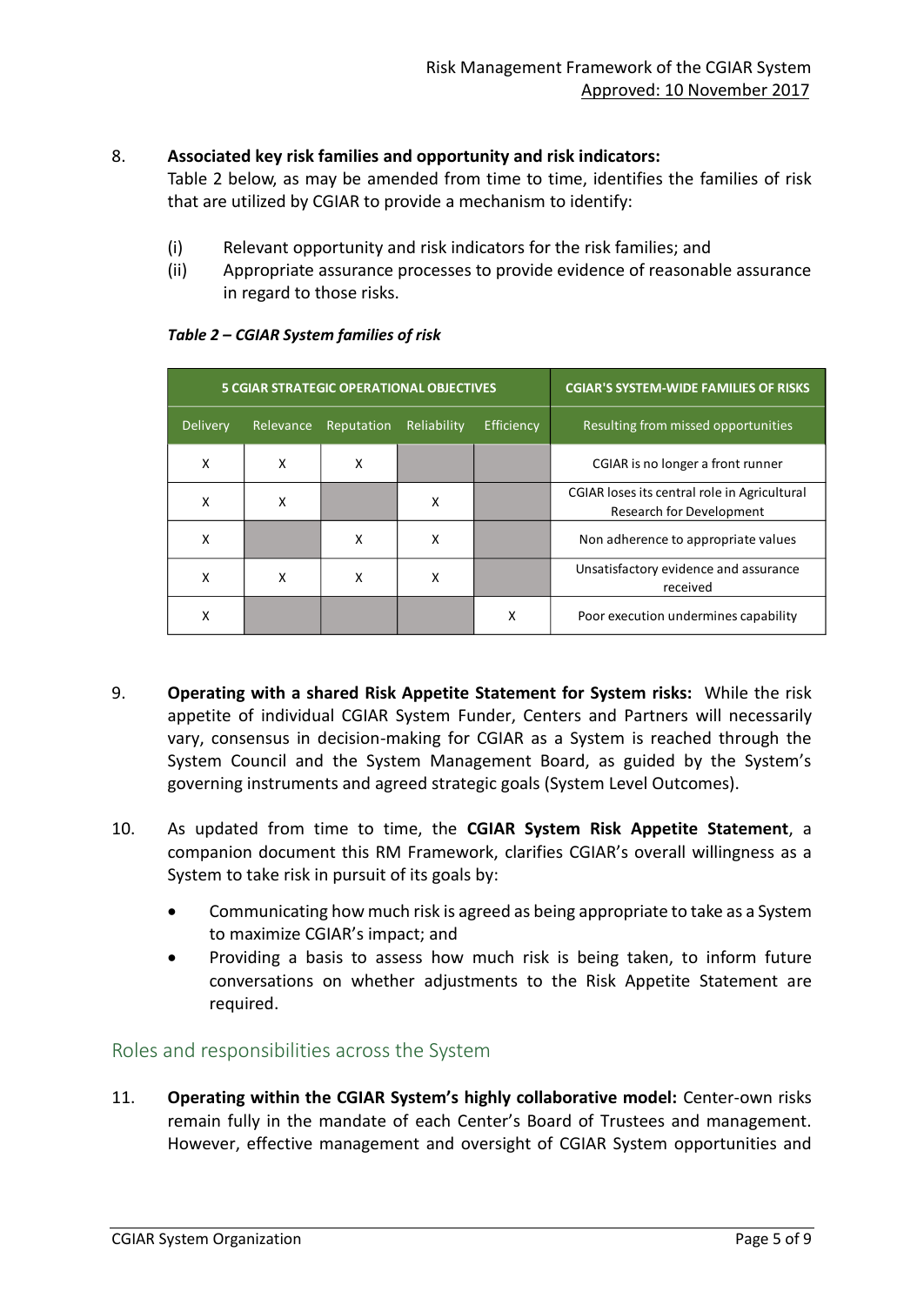risks will involve Centers mapping System risks that they oversee and manage to the CGIAR System Risk Register, and clarity on respective roles and responsibilities.

- 12. **Center Boards of Trustees** are responsible for:
	- a. Approving Center-own risk management policies, escalation procedures, and a risk appetite statement for the Center that is informed by the CGIAR System Risk Appetite Statement for System-wide opportunities and risks;
	- b. Overseeing effective risk management within the Center for Center-identified risks, and for those CGIAR System risks where the Center is identified as a risk owner within the CGIAR System Risk Register (whether individually, or together with the System Management Board and System Council);
	- c. Taking prompt action on risks and risk incidents that have the potential to impact the CGIAR System, including escalating relevant risks and risk incidents to the System Management Board in line with agreed communication and escalation procedures; and
	- d. When necessary and in consultation with the System Management Board, assuming responsibility for and taking required corrective action on Centerspecific issues with potential to impact the CGIAR System.

#### 13. **The System Management Board** is responsible for:

- a. Maintaining a CGIAR System Risk Register for the CGIAR families of risks, and ensuring routine consideration of the related opportunity and risk indicators to assess for ongoing relevance and adequacy;
- b. Developing and approving the CGIAR System Escalation Procedures in line with this RM Framework;
- c. Obtaining and providing to the System Council on a periodic basis reasonable assurance that the CGIAR System opportunities are being acted upon in conformity with the CGIAR System Risk Appetite Statement, and this RM Framework; and
- d. Taking all of actions attributed to the System Management Board in the CGIAR System Risk Management Guidelines; and
- e. Identifying necessary corrective actions to ensure effective implementation of the CGIAR Portfolio and effective governance of the System in line with this RM Framework and other System policies.

In practice, the System Management Board's Audit and Risk Committee will support the System Management Board in delivery against its responsibilities, whose work is undertaken in consultation with Center Audit Committee Chairs and the System Council's Assurance Oversight Committee.

- 14. **The System Council** is responsible for**:**
	- a. Ensuring that the terms of reference for any advisory bodies to the System Council are risk-focused, and framed in a way that assists the delivery of combined assurance on opportunities and risks identified by the System from time to time;
	- b. To the extent possible, providing timely information on budgetary outlook and anticipated changes in funding levels through the CGIAR Trust Fund and/or bilateral sources, to address the inherent financial risk issues for the System; and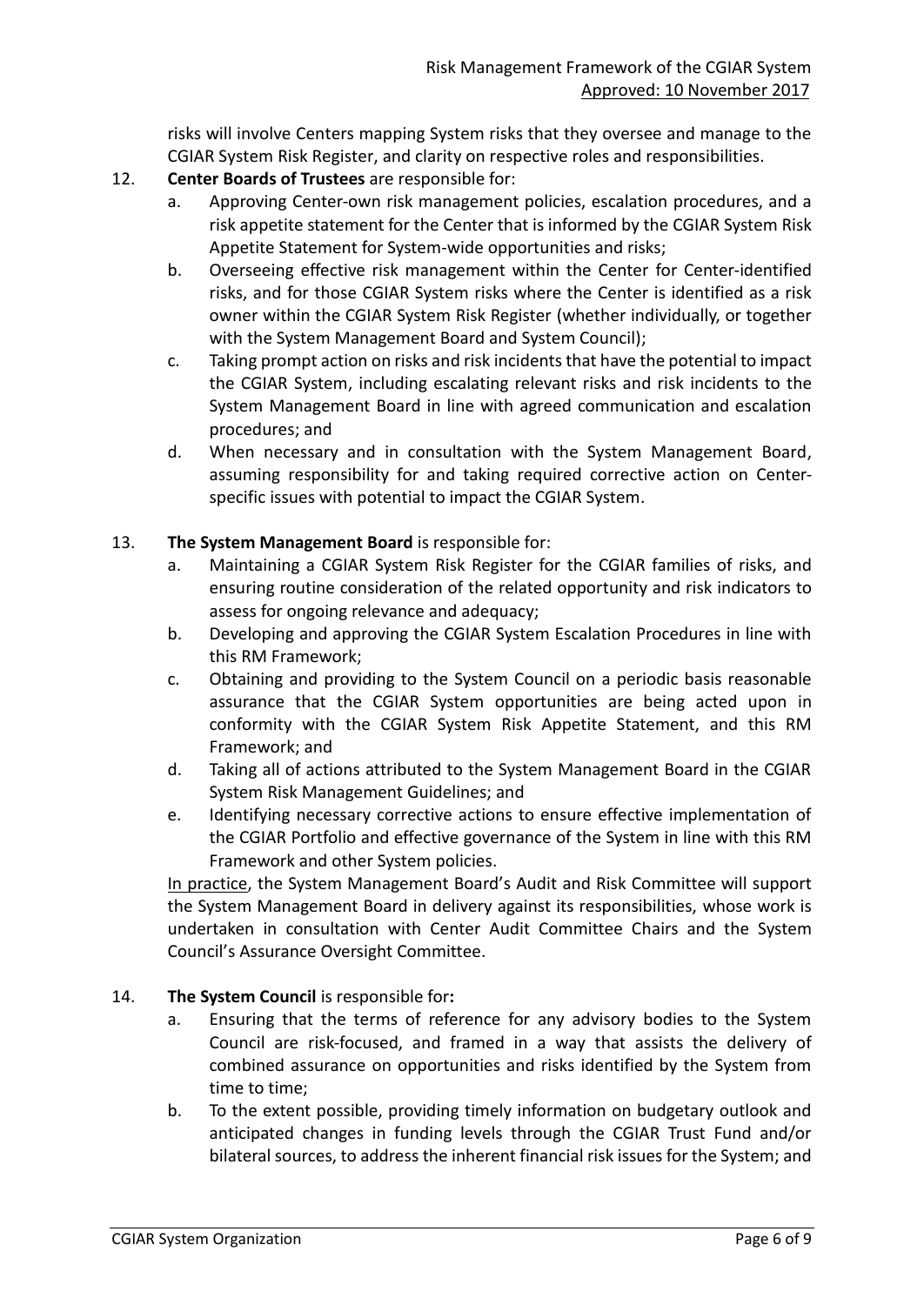c. Providing strategic guidance to the System Management Board on possible systemic corrective actions that can enhance the capacity of the CGIAR System to deliver on its shared research agenda and to ensure ongoing effective governance of the System.

In practice, the System Council's Assurance Oversight Committee, through an effective protocol with the System Management Board's Audit and Risk Committee, provides an effective communication bridge between the System Council and the System Management Board.

- 15. **CGIAR System Partners** represented on the System Council are responsible for:
	- a. informing the System Council about significant opportunities and risk relevant to the CGIAR System, or likely to impact it; and
	- b. to the extent possible, providing opportunities for the CGIAR System to incorporate the outputs of individual Funder or other Partner-specific audits or reviews into the combined assurance model, to reduce duplication and enhance overall efficiency in the use of CGIAR System assurance resources.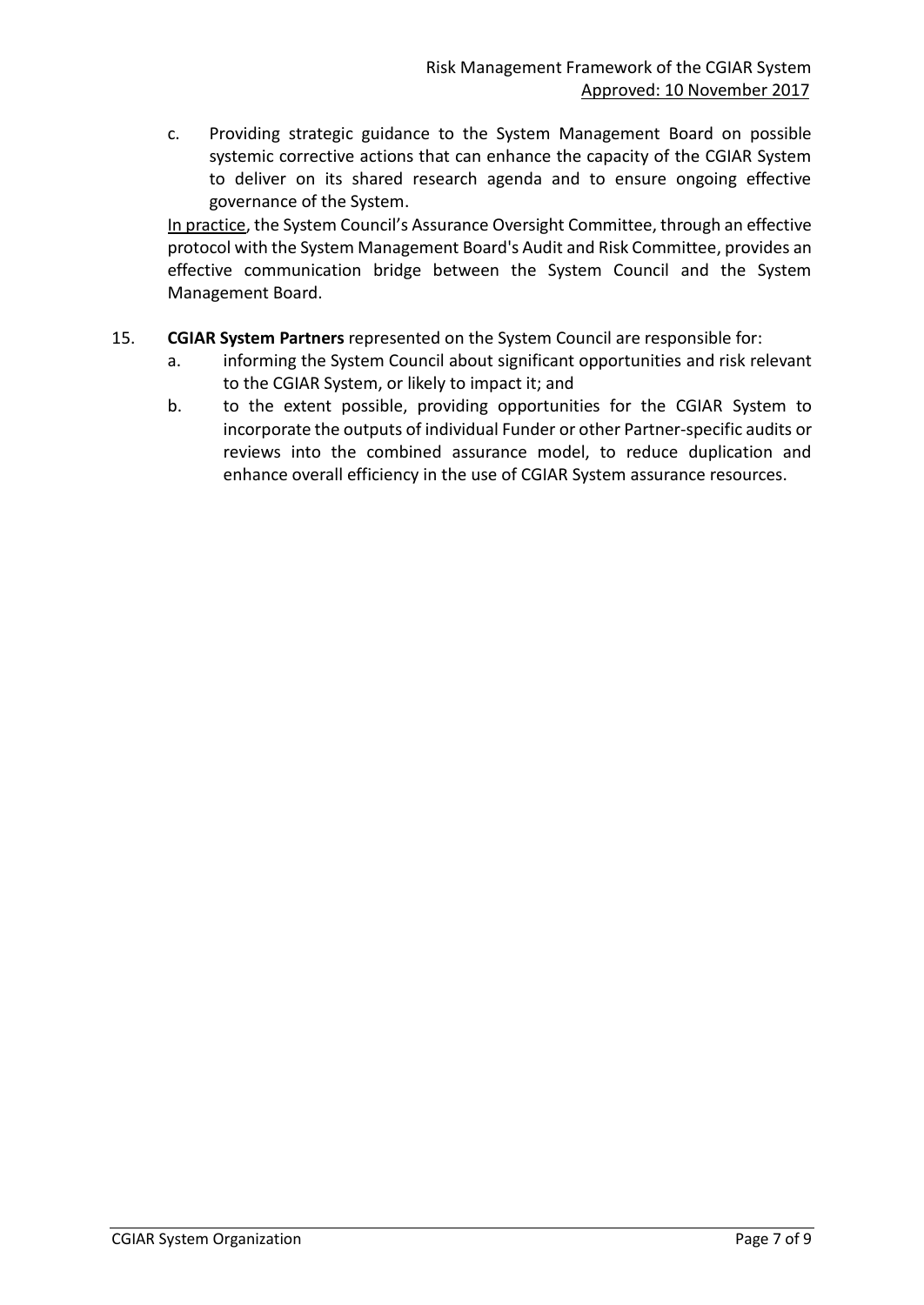## CGIAR System communication and escalation principles

16. In line with the indicative model set out below, the information needed to act on any risk or opportunity will be escalated or de-escalated to the most relevant place in the System, with the originator of the information being informed of the outcome of related management action.